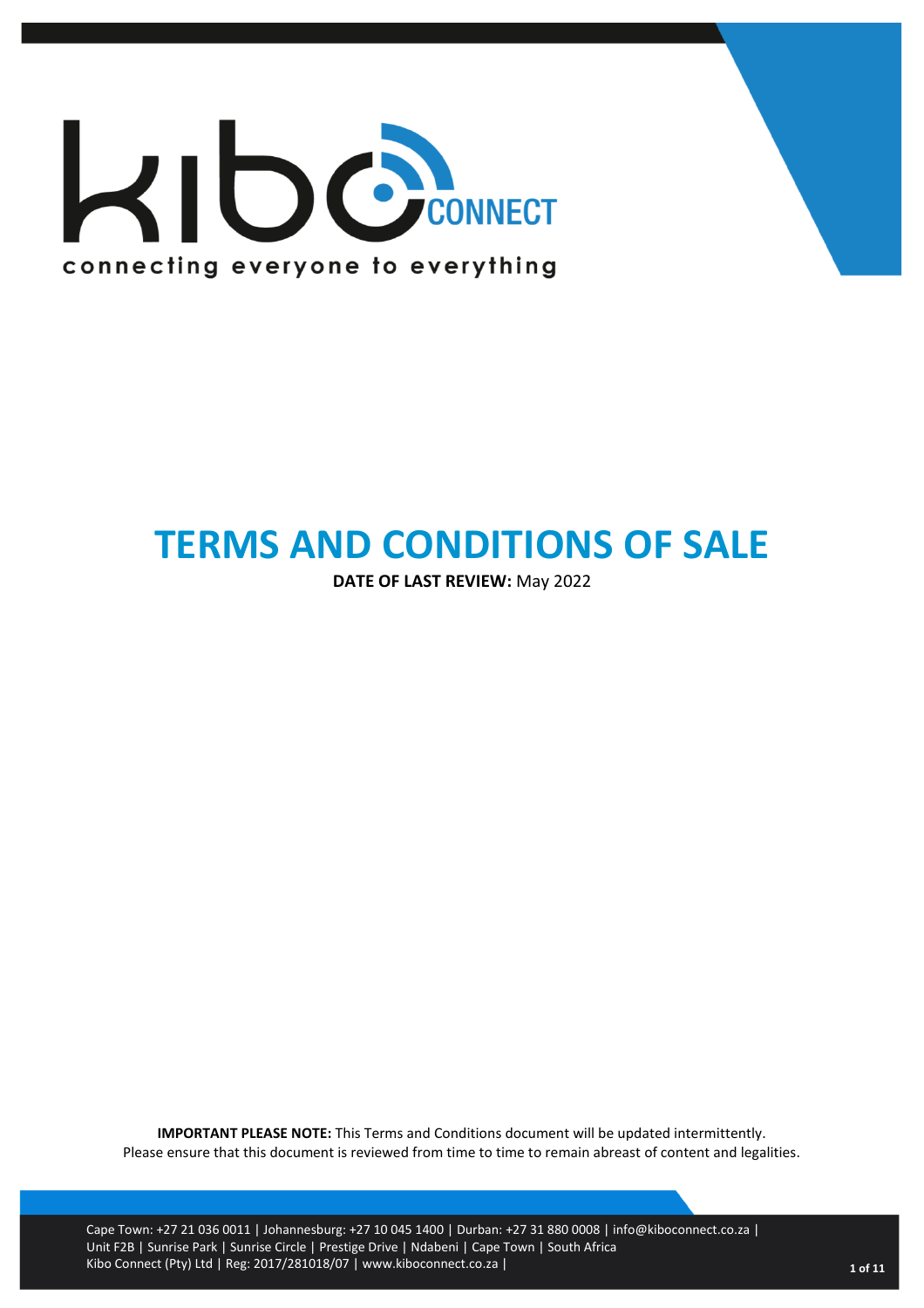

# **TABLE OF CONTENTS**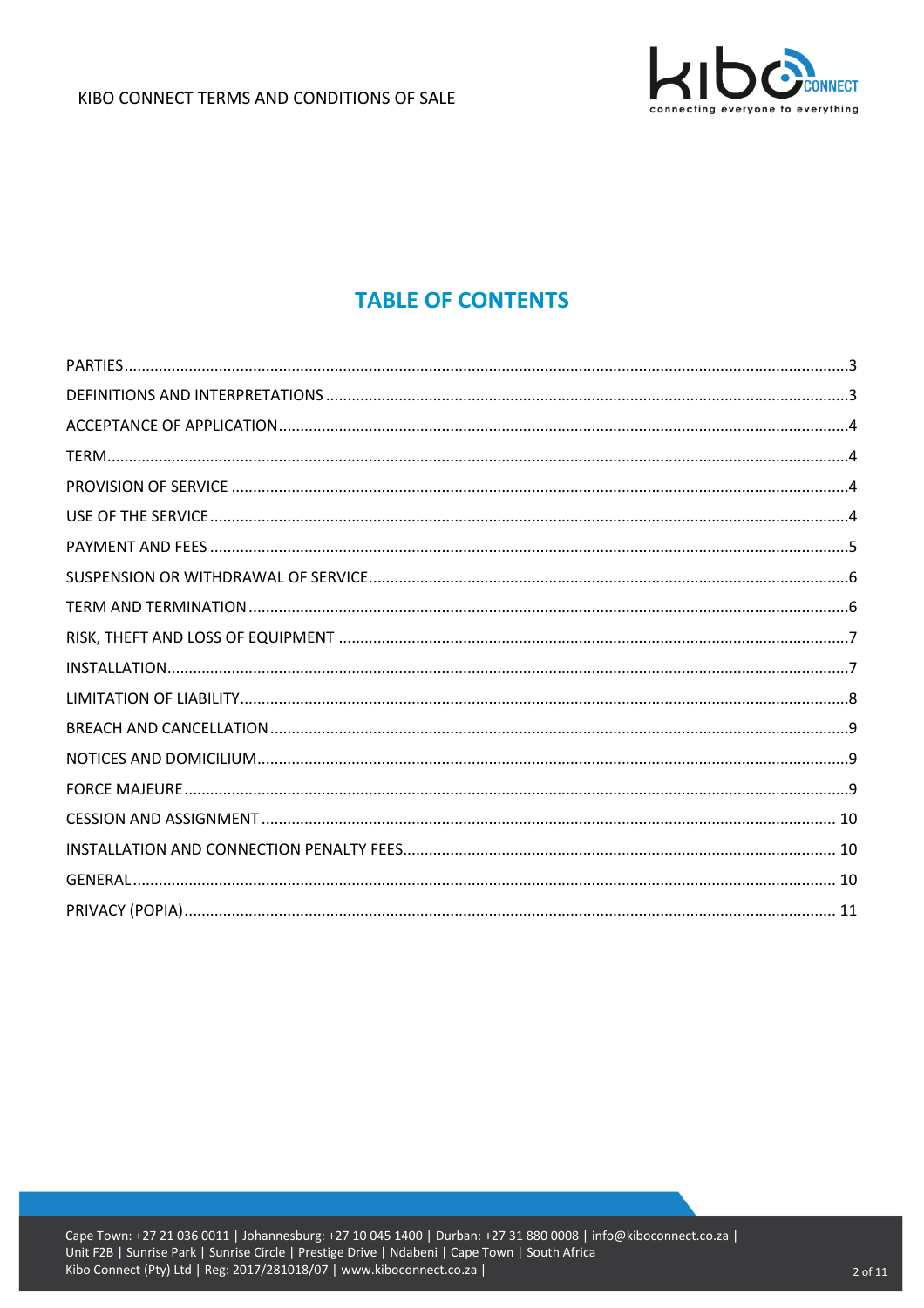

# <span id="page-2-0"></span>**PARTIES**

- 1.1 "Kibo" is "Kibo Connect (Pty) Ltd" a company registered in terms of the company laws of the Republic of South Africa with registration number 2017/281018/07. Address: Sunrise Park, Sunrise Circle, Prestige Drive, Ndabeni, 7405 Email: [info@kiboconnect.co.za.](mailto:info@kiboconnect.co.za)
- 1.2 "The Customer" or "You" is the end user and subscriber of the service(s) provided by the service provider.

#### <span id="page-2-1"></span>**DEFINITIONS AND INTERPRETATIONS**

In this agreement, unless the context indicates the contrary intention, the following words and expressions will have the following meaning:

- 2.1 "Agreement" means the terms and conditions contained in this Agreement and any Service Orders, annexures and schedules attached hereto. During which this Agreement cannot be cancelled by the Customer for any reason other than as may be provided by law.
- 2.2 "Connection" means the activation of the Customer account to the system.
- 2.3 "Network" means the fibre optic network over which the Service is provided.
- 2.4 "Contract Period" means the time period, commencing on the Cut Over Date, continuing thereafter for a period as stated in the Service Order.
- 2.5 "Customer Premises Equipment" refers to all equipment owned by Kibo Connect or any of it's carriers or suppliers.
- 2.6 "Service Order" means the Products and/or Service/s accepted by the Customer on the form attached hereto.
- 2.7 "Client Installation Sign Off Form" means the document where the Customer accepts the Service provided by Kibo.
- 2.8 "Cut Over Date" means the date on which the Service/s commenced or were deemed to have commenced as stipulated on the Client Installation Sign Off Form.
- 2.9 "Commencement Date" means the date when Kibo has processed the Client Installation Sign Off Form and notified the Customer that it has agreed to provide the Customer with the Products and/or Services contained in the Service Order.
- 2.10 "Installation" means the physical act and labour of providing a service to the Customer's premises, and includes all physical work and materials required to provide such a service to the Customer's premises.
- 2.11 "Installation Date" means the appointment date on which the Installation is booked to take place.
- 2.12 "Installation Window" means the period of time between the Commencement Date and the Cut Over Date.
- 2.13 "Service" means the Service applied for by the Customer on the Service Order.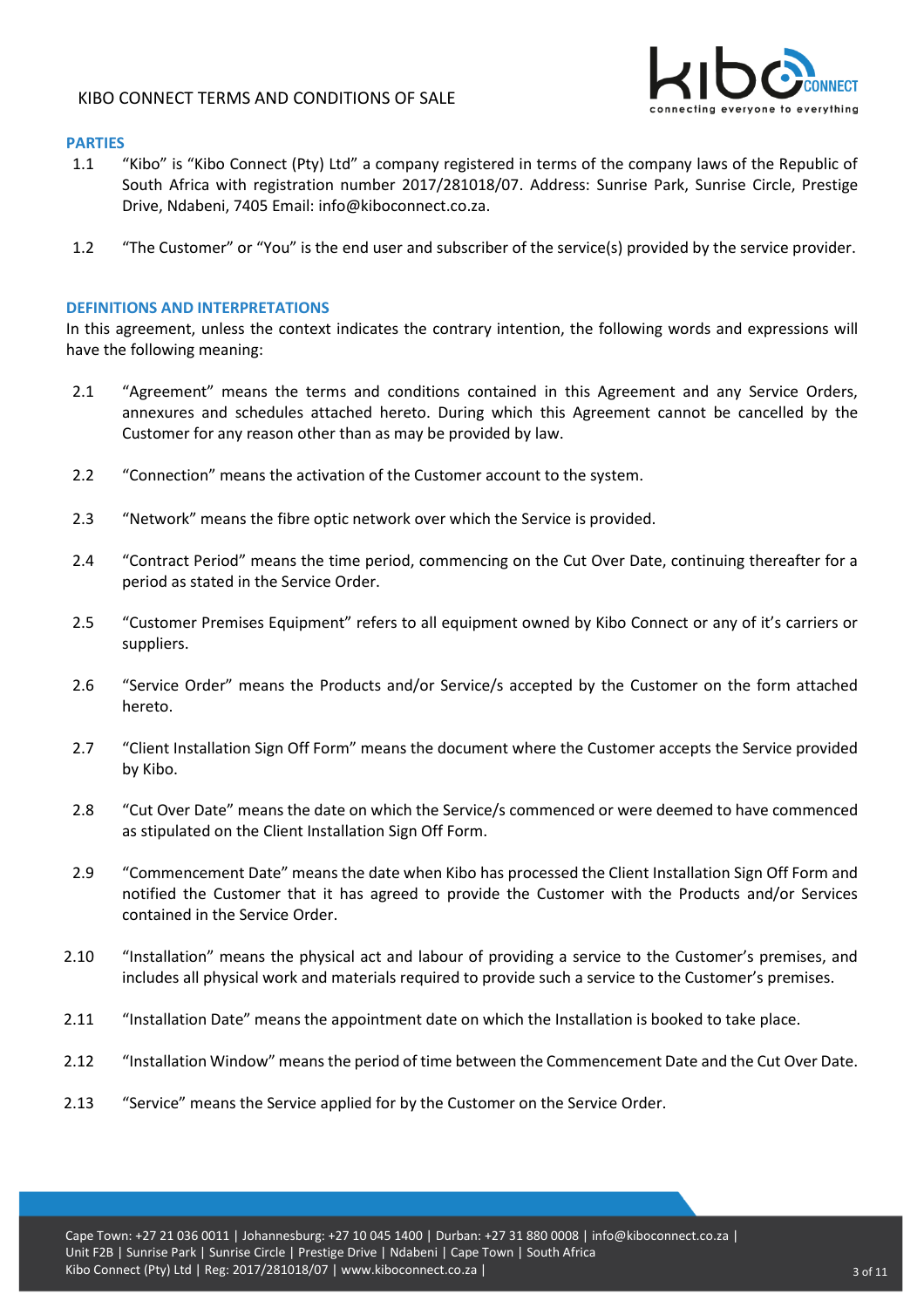

2.14 "Monthly Fees" means the monthly charges payable by the Customer as per the Service Order signed by the Customer.

# <span id="page-3-0"></span>**ACCEPTANCE OF APPLICATION**

- 3.1 These Terms and Conditions shall only apply to the exclusion of all others, whether implied or proposed, by the Customer orally or in writing unless expressly accepted in writing and signed by the Managing Director of Kibo.
- 3.2 All service orders are subject to acceptance and will only become effective upon official confirmation from Kibo Connect which reserves the right to reject or cancel any order for any or no reason.

#### <span id="page-3-1"></span>**TERM**

4.1 Notwithstanding the Cut Over Date, the Agreement shall start on the Commencement Date and continues until the end of the Contract Period. After the Contract Period has passed, this Agreement shall continue indefinitely unless cancelled by either Party in terms of this Agreement by giving 90 calendar days' notice to the other Party. If the Customer wishes to terminate this Agreement, effective immediately upon the expiry of the Contract Period, then the Customer shall do this by giving Kibo written notification of such intention to terminate at least 90 calendar days prior to the end of the Contract Period.

#### <span id="page-3-2"></span>**PROVISION OF SERVICE**

- 5.1 Kibo will provide the Service to the Customer according to the Customer requirements on the Service Order.
- 5.2 During the Contract Period or any future period of this Agreement, either Party may propose a change to the nature of the Services by giving the other Party notice in writing of the desired changes.
- 5.3 If the desired changes are made by the Customer, Kibo will investigate the impact of any proposed changes on the provision of the Services and will provide the Customer with a new Service Order including the amended monthly and once-off fees. If this new Service Order is acceptable to the Customer, the Customer will sign the new Service Order which will then replace the old original Service Order. If the Customer rejects this new Service Order, Kibo will continue to provide the Service on the existing terms.
- 5.4 No Party may proceed with any change to the Service Order until the new Service Order has been signed by the Customer. Pending this sign-off by the Customer, the Parties will continue to perform their obligations in terms of this Agreement without taking account of the proposed changes. No Party may unreasonably delay or withhold their agreement to a proposed change.
- 5.5 In the event that the Customer decides to move and/or relocate to a different location and/or premises, Kibo shall, provided the new location is in an area, where Kibo operates and/or is able to provide the necessary service and subject to the provisions of this agreement move the Customer's services to the new premises and/or location in which case the installation costs old and/or new to move the Customer's services to the new premises and/or location will be payable by the Customer.

#### <span id="page-3-3"></span>**USE OF THE SERVICE**

- 6.1 The Customer shall use the Service in accordance with the Acceptable Usage Terms of Kibo, a copy of which is available either on the Kibo website at [www.kiboconnect.co.za/legal](http://www.kiboconnect.co.za/legal) or on request.
- 6.2 The Customer hereby agrees and undertakes fully and effectively to indemnify and keep Kibo indemnified before, during and after the expiry or termination of this Agreement for and against any and all loss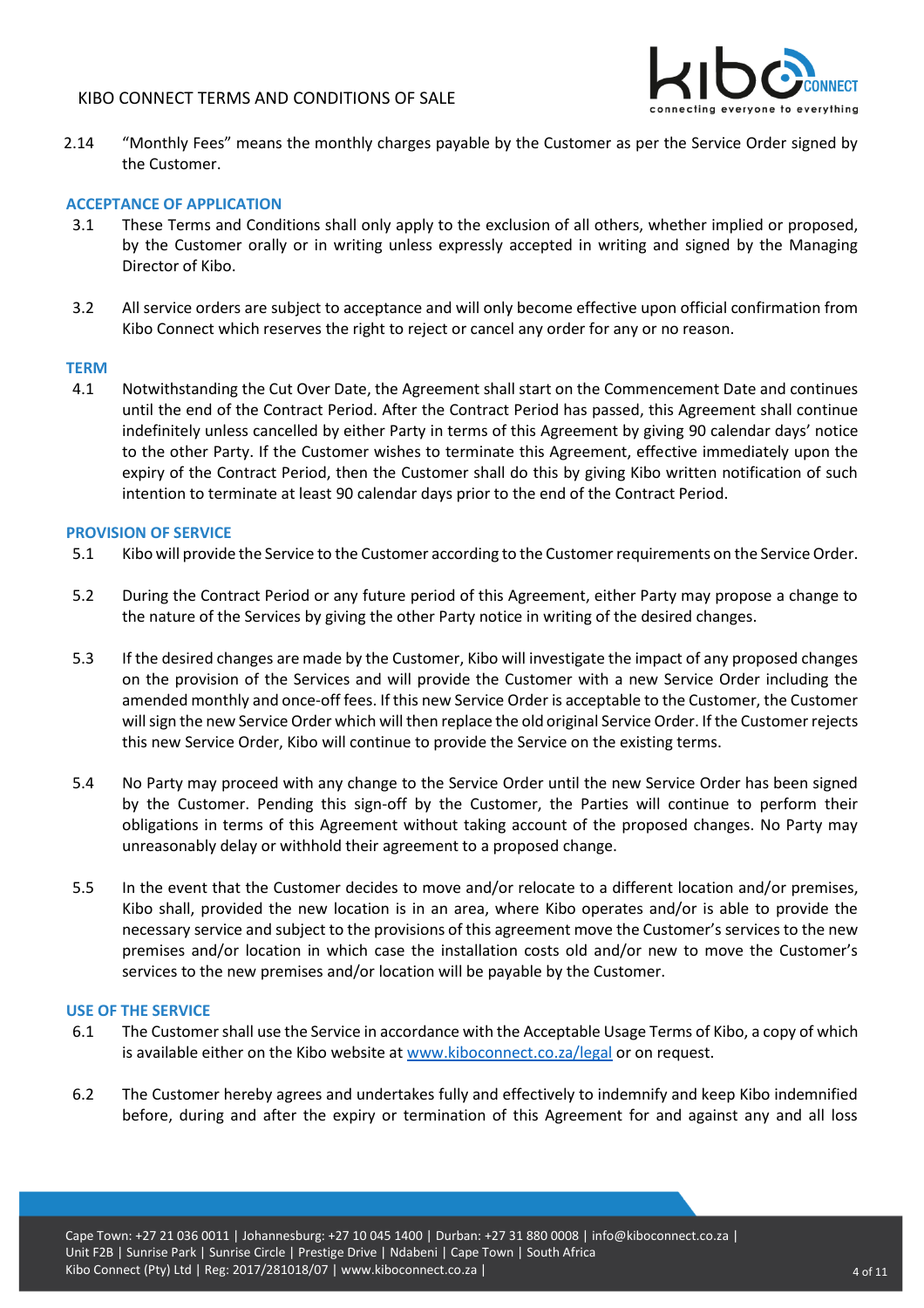

(including legal and professional expenses) which Kibo may at any time incur as a result of any use of the Service by the Customer which is not in accordance with the Acceptable Usage Terms of Kibo.

6.3 Kibo offers all services to The Customer only. The Customer may not resell our services without a prior written agreement to this effect. All last-mile connectivity services are for The Customer's use, and may not be shared, distributed or re-sold. The Customer remains responsible for the use of the services and the equipment for the duration of the Agreement.

# <span id="page-4-0"></span>**PAYMENT AND FEES**

- 7.1 Payment for the Service will be in accordance with the payment terms stipulated on the Service Order for the monthly fees and once-off fees respectively.
- 7.2 VAT is payable on all charges at the VAT rate ruling at the time of invoicing.
- 7.3 The price of the Service will be in accordance with the prices agreed to by the Customer on the Service Order, should the Customer be on a month-to-month contract, Kibo reserves its rights to increase the monthly fee annually in accordance with the CPI of South Africa.
- 7.4 Interest will be charged on all overdue accounts at the prime overdraft rate plus 5% as quoted by Kibo's bankers from time to time, or 15%, whichever is the higher.
- 7.5 The Customer shall be responsible for all costs incurred by Kibo (including legal costs on the scale as between attorney and own client) in the collection of any payment not received from the Customer by due date.
- 7.6 Invoicing from Kibo will be monthly in advance on the first working day of each month and are payable either via debit order or within 7 days of the invoice date according to the Service Order accepted by the Customer.
- 7.7 If a debit order or EFT payment is dishonoured, cancelled, or reversed, the Customer shall pay Kibo any resulting bank charges and/or reasonably associated administration charges to secure a successful repayment from the Customer.
- 7.8 In the event of the Customer disputing the correctness of any invoice or charge from Kibo pursuant to this Agreement:
	- 7.8.1 The Customer shall provide written notice of the existence of the dispute to Kibo within 5 (five) calendar days of receipt of the invoice.
	- 7.8.2 Such notice shall include sufficient details and all necessary documentation for Kibo to understand the nature of the dispute and respond thereto and shall clearly set out the portion of the invoice that is disputed and the portion that is not disputed.
	- 7.8.3 Kibo shall respond to such notice in writing within 5 (five) calendar days of receipt thereof and shall justify its position with sufficient details and all necessary documentation for the Customer to understand such justification.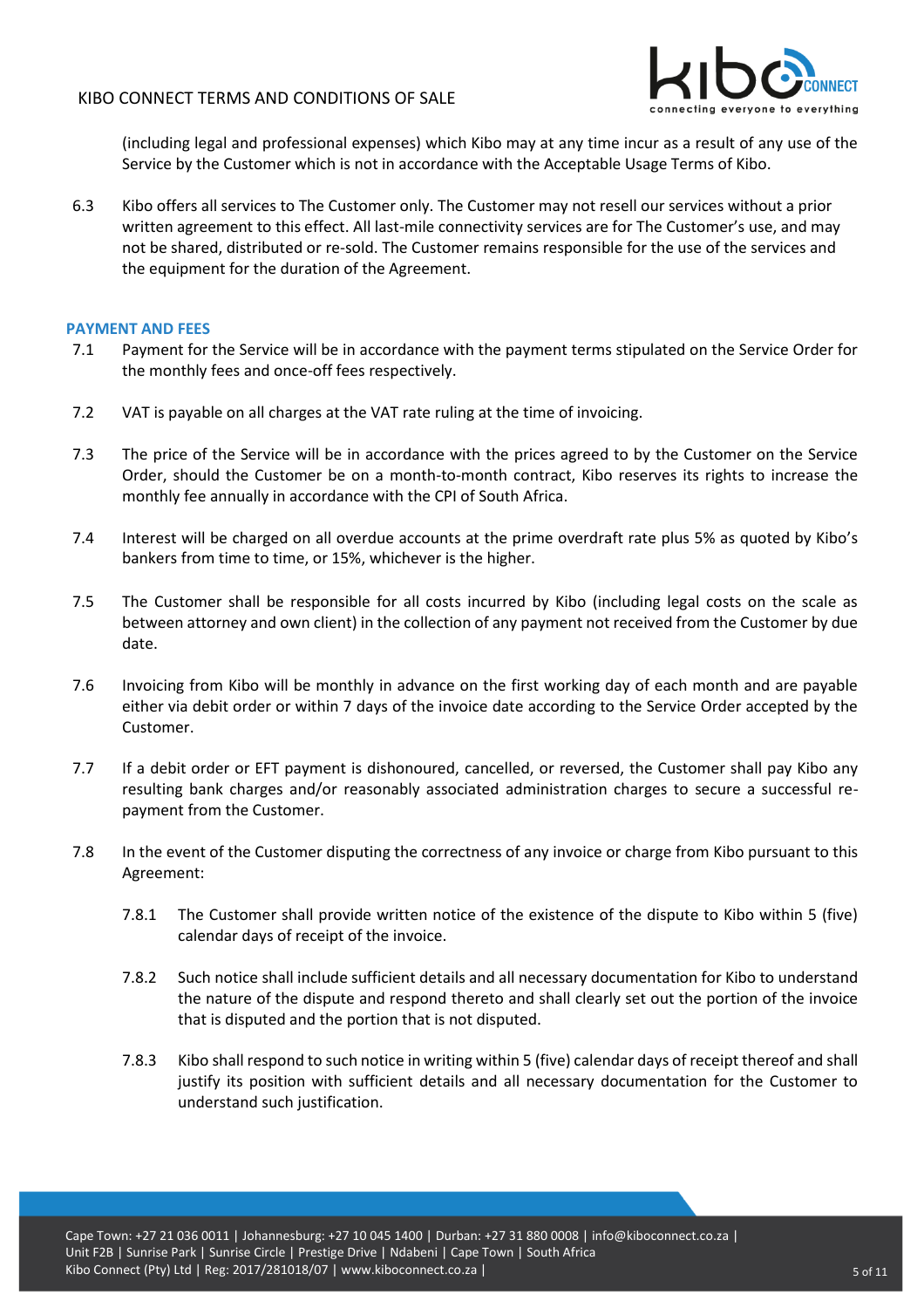

- 7.8.4 In the event that the dispute persists, representatives of the Parties with the authority to make binding decisions on their respective businesses shall meet, either electronically or in person, within a further 5 (five) calendar days from receipt of the responding notice from Kibo in order to resolve the matter.
- 7.8.5 To the extent allowed by law, if the Customer fails to object to any item appearing on Kibo's statement or invoice in writing within 5 days of the date of the statement or invoice, the account shall be deemed to be correct and payable by the Customer, and the Customer shall be deemed to have agreed to the charges thereon until the contrary is proved.

# <span id="page-5-0"></span>**SUSPENSION OR WITHDRAWAL OF SERVICE**

- 8.1 Kibo may suspend, withdraw or restrict all or part of the Service at any time until further notice to the Customer if:
	- 8.1.1 Kibo has grounds for terminating the Service under clause 9 and has exhausted all avenues under this Agreement for the resolution of a dispute or breach;
	- 8.1.2 The provision of the Service would cause Kibo to be in breach of any applicable law;
	- 8.1.3 In the reasonable opinion of Kibo, it is necessary to suspend the Service in order for Kibo to carry out planned or unplanned maintenance, repair or upgrading of the Network, or to protect the integrity of the Network. Kibo will give the Customer as much notice as is reasonably practicable in the circumstances, either orally and/or via email.
	- 8.1.4 Reconnection of suspended services will only take place during office hours, Monday to Friday 08:00 - 17:00.
- 8.2 If the Service is suspended, withdrawn, or restricted under this clause 8 through no fault of Kibo and for reasons set out in clause 8, Kibo will endeavour to ensure that there is minimum disruption to the Service and shall use its best endeavours to promptly reinstate the same.
- 8.3 Without limiting the exclusions or limitations of liability in clause 9 below, Kibo shall not be liable to the Customer nor any third party for any loss resulting from or in connection with a suspension, withdrawal or restriction of the Service implemented under and in compliance with this clause 8.

# <span id="page-5-1"></span>**TERM AND TERMINATION**

- 9.1 This agreement shall endure indefinitely unless terminated in accordance with its applicable provisions but shall terminate without need for further formality in the event that no Service has been provided under this Agreement for a period of 6 (six) months and all payment obligations of the Customer have been discharged.
- 9.2 Either party may immediately terminate this agreement with written notice if any Force Majeure event continues for more than 90 days.
- 9.3 Kibo may immediately terminate this Agreement by giving written notice to the Customer if the Customer defaults in respect of two or more payment obligations within a 12 (twelve) month period.
- 9.4 On termination of this Agreement: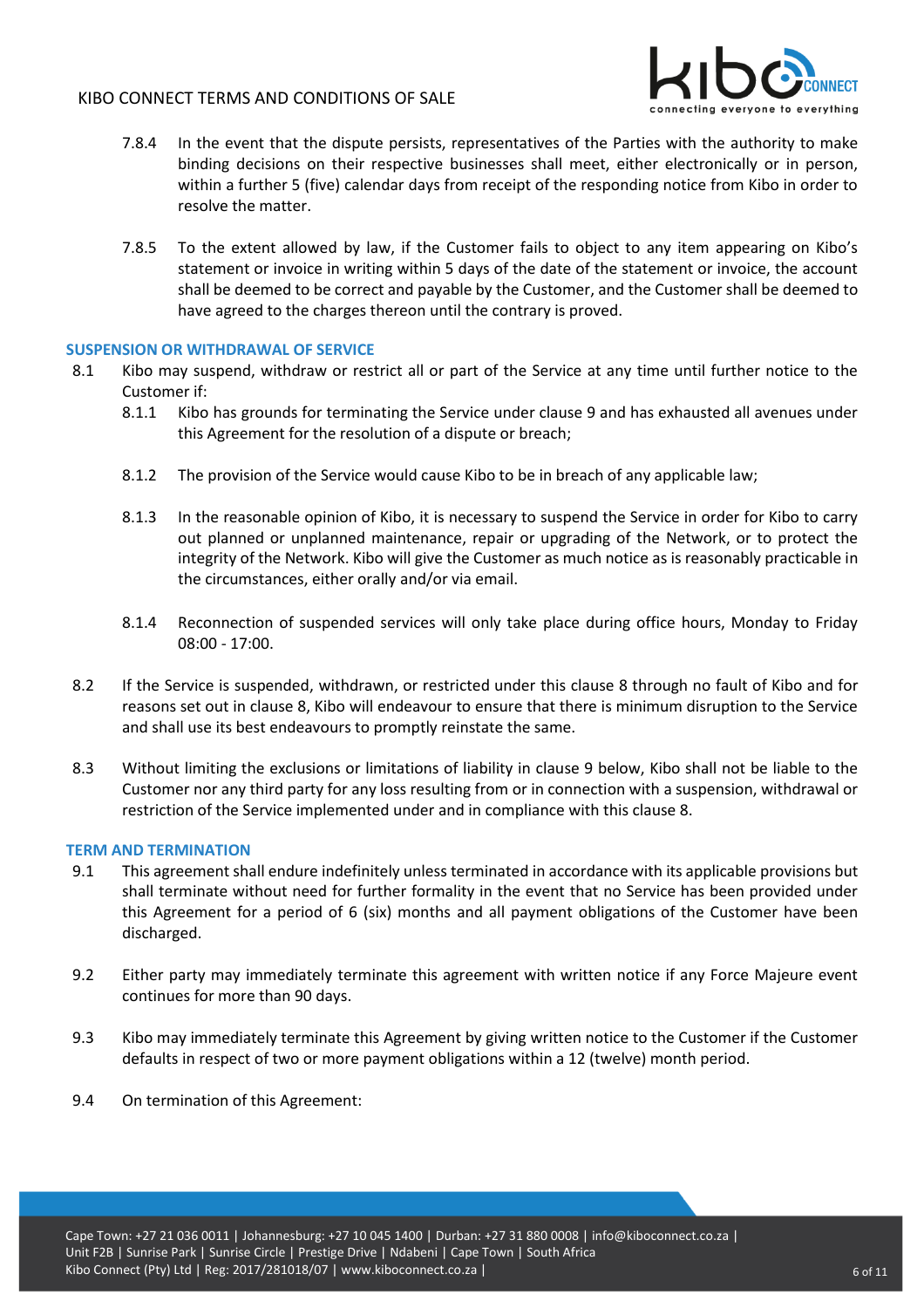

- 9.4.1 All fees and amounts owing by the Customer to Kibo will become immediately due and payable; and
- 9.4.2 The Customer shall cease to use the Service.
- 9.5 Kibo reserves the right to withhold a service and will only release the service to be transferred to another service provider on the following conditions:
	- 9.5.1 The Customer has followed the correct termination process and provided the appropriate notice period.
	- 9.5.2 All Kibo owned equipment has been returned, or if not possible been paid for by the client.
	- 9.5.3 The Customer has settled the account fully.
- 9.6 Termination of this Agreement shall not affect the rights of the Parties which have accrued prior to the date of termination of this Agreement.
- 9.7 Without limiting the exclusions or limitations of liability in clause 8 above, Kibo shall not be liable to the Customer nor any third party for any loss resulting from or in connection with the termination of this Agreement under this clause 9.

#### <span id="page-6-0"></span>**RISK, THEFT AND LOSS OF EQUIPMENT**

- 10.1 Whenever any equipment is lost, stolen, damaged or destroyed, the Customer must immediately notify Kibo in writing that the equipment has been lost, stolen, damaged or destroyed.
- 10.2 Risk in and to the use of the Kibo services and equipment will pass to the Customer on the cut over date. Kibo reserves the right to hold the Customer liable for the cost to replace any equipment, regardless of the cause of any such loss, damage or destruction.
- 10.3 Any equipment that is damaged whilst in the possession of the Customer and after the risk and use of the equipment passes to the Customer, all such equipment becomes the responsibility of the Customer. Any damage to Kibo's equipment will be for the Customer's account. The loss suffered by Kibo due to the damage of the equipment will be determined by the fair market value of the equipment at the time of damage.
- 10.4 It is the Client's responsibility to provide stable utility power (and redundancy if required) for all Kibo Connect Client Premises Equipment

#### <span id="page-6-1"></span>**INSTALLATION**

11.1 The installation timeline offered by the carriers is indicatively 90 working days. Installation timelines are affected by existing infrastructure, upstream providers/carriers, civil work required, municipal way-leaves and annual freeze periods.

11.1.1 There is an industry wide freeze period from the middle of December to the middle of January, during which time no civil work is allowed. This window of time must be excluded from the indicated time line provided by Kibo to the client.

11.2 The installation process may only commence once the client has paid the full installation fee upfront.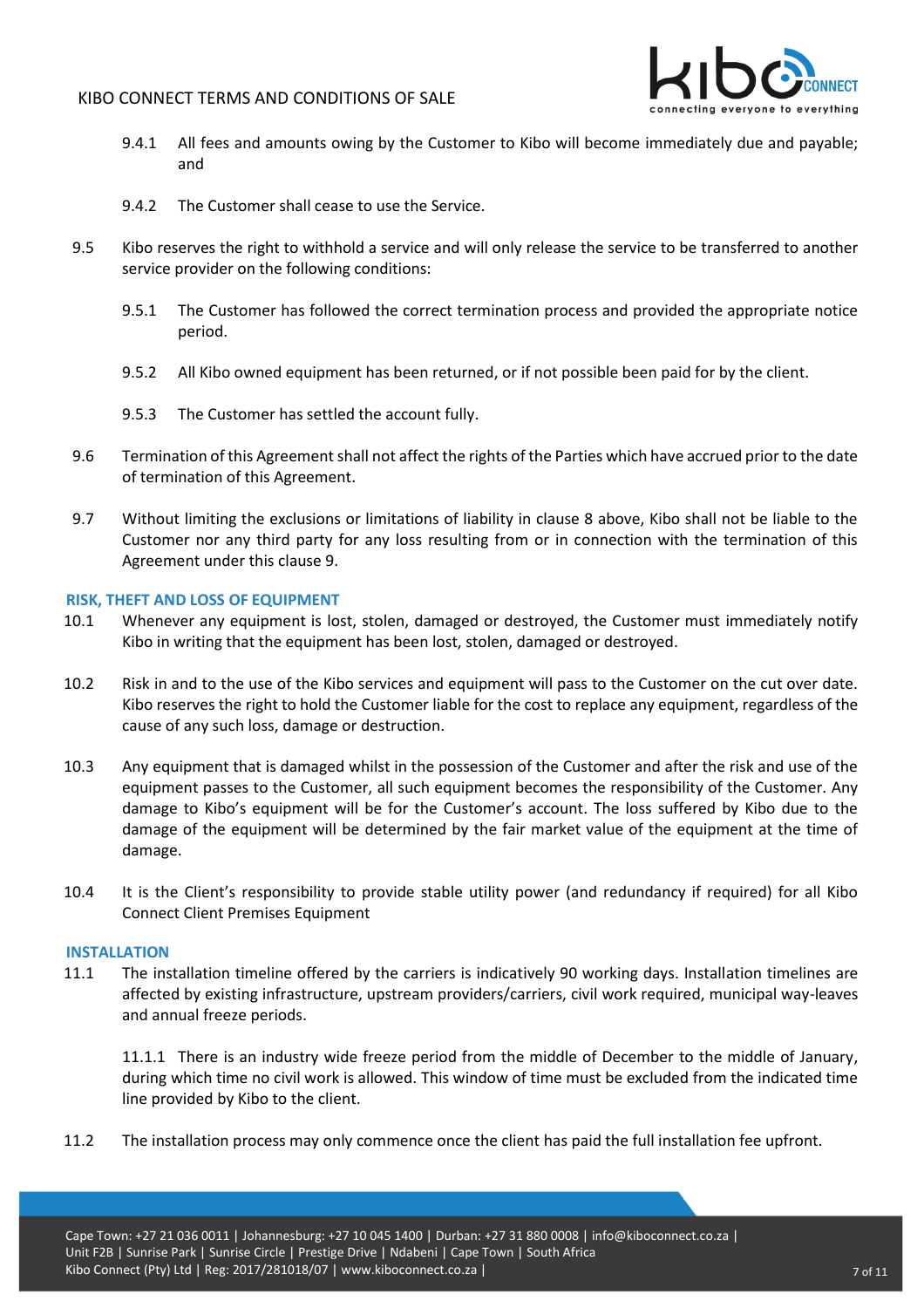

11.3 Kibo shall make reasonable endeavours to complete the installation by the cut over date as requested by the Customer. However, Kibo gives no undertakings that it will be able to meet any cut over date requested by the Customer, the Customer accepting that Kibo will install the services when it is able to do so, which will depend on the availability of equipment and service providers or contractors, whatever the case may be.

# <span id="page-7-0"></span>**LIMITATION OF LIABILITY**

- 12.1 To the extent permitted by law:
	- 12.1.1 Conditions, warranties implied by custom, the general law or statute are excluded:
	- 12.1.2 Neither Party shall be liable to the other for any consequential loss.
	- 12.1.3 To the extent permitted by law, Kibo's liability under this Agreement or in relation to: 12.1.3.1 Any breach of clause 5 is limited to supplying the service again; and
		- 12.1.3.2 Kibo shall not be liable for any loss or damage sustained by reason of any failure in or breakdown of the telecommunications facilities associated with the circuits used in providing the telecommunication services under this Agreement or for any interruption of the Service or delay in the provision or restoration of the Service howsoever long it shall last provided that such failure, breakdown, interruption or delay is not caused by the negligence of Kibo.
- 12.2 Information, applications, and services that may be provided through the Service is provided by third party information providers. The Customer acknowledges that Kibo makes no warranties of any kind in relation to the information and accepts no responsibilities for its accuracy or completeness or any loss or damage whatsoever and howsoever suffered or incurred by the Customer in connection with such information or service. With the use of or access to the information or services, the Customer irrevocably and unconditionally accepts and agrees to be bound by this disclaimer.
- 12.3 The Customer shall indemnify Kibo, its employees and suppliers against any loss (including consequential loss) which the Customer suffers or incurs in connection with this Agreement, including but not limited to the loss resulting directly or indirectly from:
	- 12.3.1 Any act or omission of the Customer;
	- 12.3.2 Any claim by any person relating to the use of the Service by the Customer including any delay or failure to provide the service;
	- 12.3.3 Any claim by any person or liability of Kibo under any applicable law in relation to the supply of the Service including to any content transmitted using the Service including any claim for the infringement of any property right (including copyright or any right in any trade mark or design) or any claim arising directly or indirectly out of or relating to the use of the Service to carry material of illegal, obscene, indecent or defamatory nature; other than to the extent that it is a result of the wilful breach of this Agreement by Kibo.
- 12.4 Nothing in this agreement excludes or restricts a party's liability for death or personal injury resulting from negligence or intent of that party.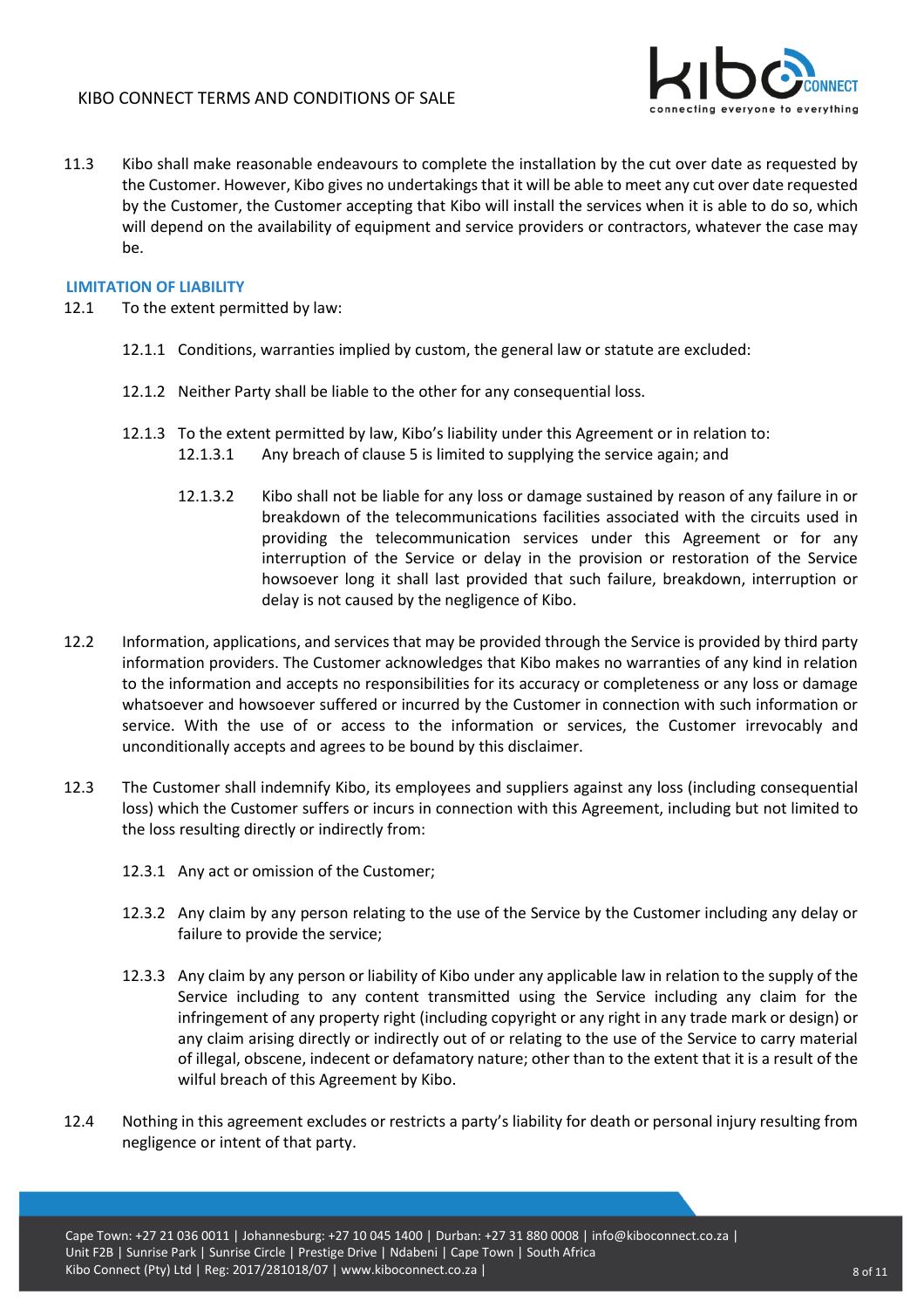

12.5 The provisions on limitation of liability apply for Kibo's benefit and that of third parties whose networks are connected to each other or to the Network, all companies directly or indirectly owned wholly or partly owned or controlled by any of these parties, all their officers, employees, contractors, agents or anyone else to whom the parties are responsible.

#### <span id="page-8-0"></span>**BREACH AND CANCELLATION**

- 13.1 Should the Customer breach any term of this agreement including any failure to pay Kibo any monies due on due date, Kibo shall notify the Customer of the breach and give the Customer 7 (seven) business days' notice to rectify the breach. Should the Customer neglect or fail to rectify the breach within the 7 business days' notice period, then Kibo will have the right to either suspend or cancel the Agreement and/or stop the supply of services to the Customer and/or terminate current services held by the Customer, without prejudice to Kibo's rights to claim all and any damages which Kibo has suffered in the consequence of such breach.
- 13.2 Should the Customer be sequestrated or liquidated, Kibo shall be entitled to immediately cancel this Agreement upon notice to the Customer.
- 13.3 The Customer acknowledges that should it fail to remedy the breach in terms of clause 13.1 or the Customer is sequestrated or liquidated in terms of clause13.2, Kibo may immediately, without further notice to the Customer, suspend or stop the supply of any service which Kibo supplies to the Customer.
- 13.4 In the event that Kibo should institute legal proceedings against the Customer to recover any amounts owing to it or as a result of any breach of any of the terms of this agreement, the Customer shall be liable for and shall pay all legal costs incurred as a result thereof. The term "all legal costs" is to include costs on an attorney and own client scale as well as all pre-litigation costs, costs of any letter of demand, tracing agents' fees, collection commission and advocates fees.
- 13.5 Kibo shall be entitled, at its sole discretion, to institute proceedings arising from any issue between the parties in respect of this agreement in any Magistrate's Court having jurisdiction, despite the fact that the subject matter and/or the amount outstanding may exceed the jurisdiction of the Magistrate's Court and the Customer hereby consents to the jurisdiction of the Magistrate's Court; or

This agreement will be governed by and construed in accordance with the law of the Republic of South Africa and all disputes, actions and other matters relating thereto will be determined in accordance with South African law.

#### <span id="page-8-1"></span>**NOTICES AND DOMICILIUM**

14.1 The Customer chooses as its address for the purpose of the giving of any notice or for the service of any process or pleading, the physical address as stipulated in the Service Order under the heading "Physical Address". The Customer shall be entitled, by written notice to Kibo, to vary the address to any other physical address in the Republic of South Africa.

#### <span id="page-8-2"></span>**FORCE MAJEURE**

15.1 Except as specifically provided under the Agreement, Kibo shall not be liable to the Customer for any breach of these conditions or failure to perform any obligation as a result of any force majeure (event beyond its reasonable control) event, including but not limited to technical problems relating to the Kibo Network, acts of God, Government controls, restrictions or prohibitions or any other Government act or omission, whether local or national, any act or default of any supplier, agent or sub-contractor, industrial disputes,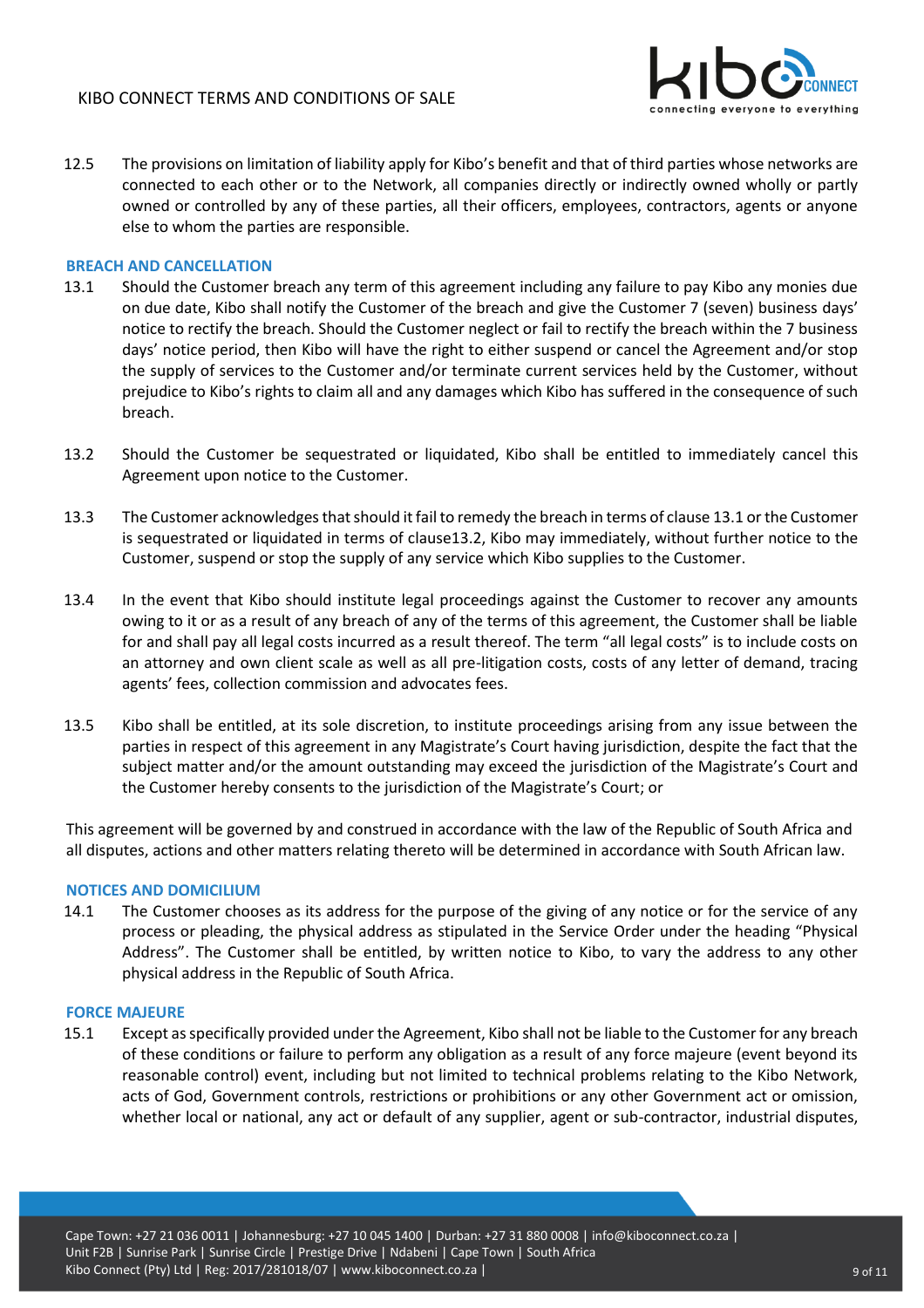

strikes, lockouts or work stoppages of any kind or any other similar or dissimilar cause, in so far as these are beyond Kibo's reasonable control.

#### <span id="page-9-0"></span>**CESSION AND ASSIGNMENT**

16.1 Kibo may cede and assign this agreement to any of its finance institutions as security for the financial obligations that those financial institutions have against Kibo. Kibo shall in such instances remain responsible for all its obligations under this agreement.

#### <span id="page-9-1"></span>**INSTALLATION AND CONNECTION PENALTY FEES**

- 17.1 Kibo reserves the right to charge the Customer the full installation and connection fees should the Customer cancel this Agreement, lawfully or unlawfully from the commencement date until the expiration of the contract period. Installation and connection fees may differ based on Fibre provider, purchase date and line speed.
- 17.2 Should the customer be suspended due to non-payment, a re-connection fee of R350 ex VAT is payable in order to successfully reconnect the service upon receipt of all outstanding fees.
- 17.3 Should a debit order payment unsuccessful, a service fee of R95,65 ex VAT is payable.
- 17.4 Routers provided on a free to use basis are subject to either of the following penalties should the Customer cancel the associated service or become suspended for 30 days or more:

17.4.1 Provided the router is in a good working condition, return the router to Kibo with its original packaging; or

17.4.2 Pay Kibo the full retail price for the router.

#### <span id="page-9-2"></span>**GENERAL**

- 18.1 Should any of the terms and conditions of this agreement be held to be invalid, unlawful or unenforceable, such terms and conditions will be severable from the remaining terms and conditions which will continue to be valid and enforceable.
- 18.2 This document constitutes the sole record of the agreement between Kibo and the Customer as regards the subject matter hereof.
- 18.3 Should the Customer relocate to a new home or business address and choose to sign a new agreement for connectivity, this will be considered a separate agreement and the relevant notice period will still apply to the initial agreement as per our terms of service.
- 18.4 No Party to the agreement shall be bound by any representation, express or implied term, warranty, promise or the like not recorded herein.
- 18.5 No addition to, variation, or agreed cancellation of this agreement shall be of any force or effect unless in writing and signed by or on behalf of the Parties.
- 18.6 No indulgence which any Party ('the grantor") may grant to the other ("the grantee") shall constitute a waiver of any of the rights of the grantor, who shall not thereby be precluded from exercising any rights against the grantee which may have arisen in the past or which might arise in the future.